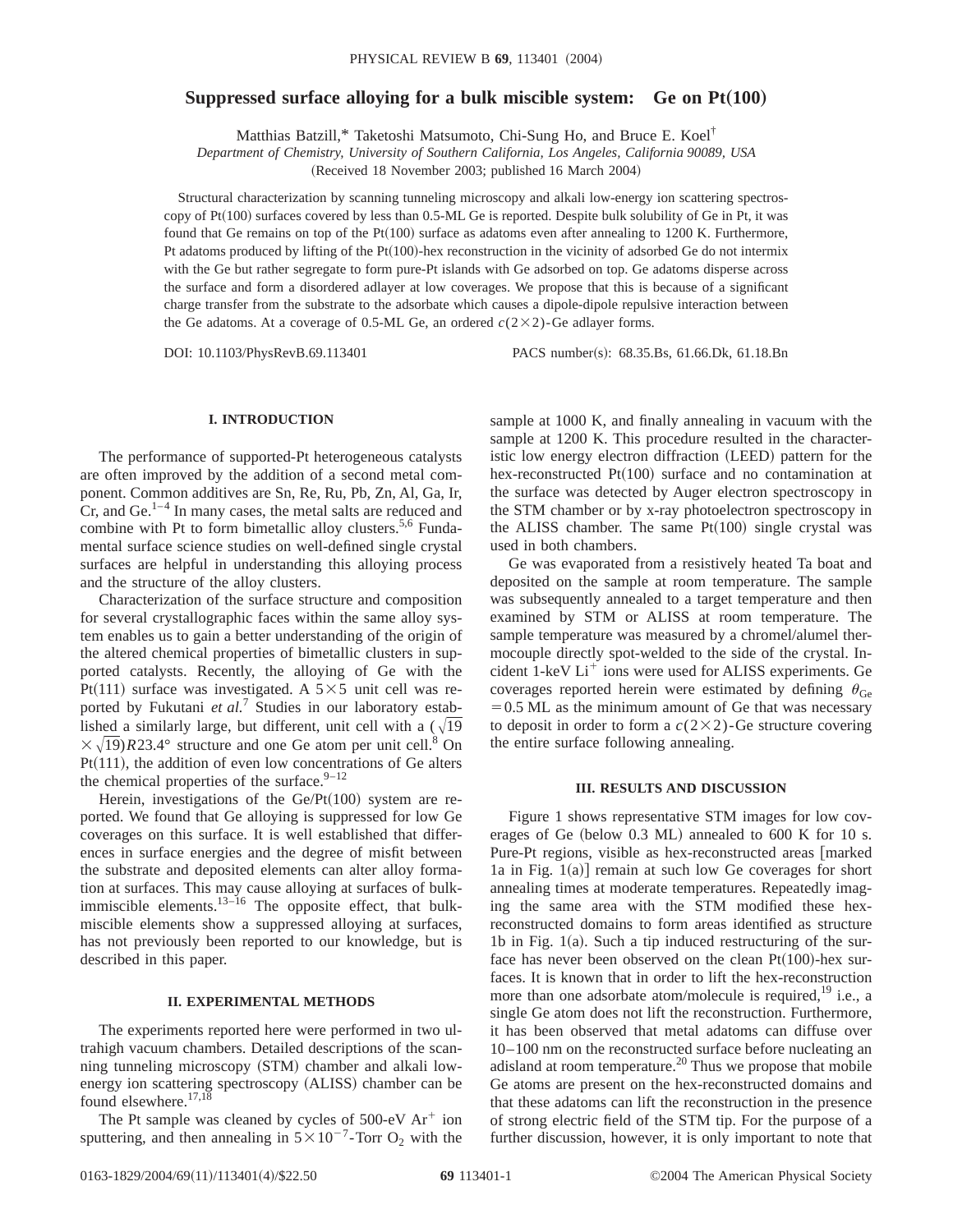

FIG. 1. STM images of sub-0.3-ML Ge coverage on a  $Pt(100)$ surface annealed to 600 K. (a) Image size  $(150 \text{ nm})^2$ , V<sub>Bias</sub>  $=115$  mV, and I=0.27 nA. Four surface structures are distinguished: 1a for hex-reconstructed areas, 1b for hex-reconstructed areas modified by the action of the STM tip, 2a for Ge covered Pt terraces, and 2b for Ge covered Pt adislands. (b) Zoomed-in area marked in (a); image size  $27 \times 18$  nm<sup>2</sup>, V<sub>Bias</sub>=115 mV, and I  $= 0.23$  nA.

1b-type regions were reconstructed previous to the tipinduced restructuring. 1a- and 1b-type regions, are easily distinguished in the STM images from the remaining surface areas and thus the fraction of the surface that remained hexreconstructed after sample preparation can be easily measured. The main mesoscopic features in these remaining areas are Ge adlayer regions  $[2a \text{ in Fig. 1(a)}]$  and compact islands  $[2b$  in Fig. 1(a)] that are tens of nanometers in diameter and  $\sim 0.2$  nm in height, which corresponds well to height of a single monatomic step of the  $Pt(100)$  surface. These islands cover  $22 \pm 2\%$  of the surface area, excluding hex-reconstructed domains, i.e., 1a- and 1b-type areas in Fig. 1. This island coverage is equal to the amount of Pt that is "expelled" from the surface layer upon lifting of the hexreconstruction by Ge adsorption, i.e., the hex-reconstructed surface density is  $\sim$  20% higher than the bulk-terminated  $(100)$  plane of Pt. Therefore it can be concluded from STM images that the expelled Pt adatoms agglomerate to form pure-Pt adislands, and this indicates that Ge and Pt do not alloy even if they are available as atomically dispersed adatoms at the  $Pt(100)$  surface.

Atom-size protrusions are imaged in STM on top of the terraces  $[Fig. 1(b)]$  and also on top of the adislands. These protrusions have an apparent height of 0.1–0.15 nm, in areas where they are spaced far enough for the STM tip to penetrate to the substrate, and align preferentially along the  $[011]$  azimuth of the Pt substrate. These protrusions are associated with Ge atoms that are separated by distances much greater than close packing. Thus, Ge atomically disperses across the surface and so does not behave like other metalon-metal epitaxial-growth systems where compact adislands are formed with interatomic spacings of either the bulk metal or substrate periodicity.

If this surface is annealed to temperatures higher than 600 K, any pure-Pt hex-reconstructed domains disappear completely in the STM images, in agreement with LEED observations that showed only  $1 \times 1$  diffraction spots. The adislands also disappear because of migration and coalescence of the adislands to form larger terraces. Annealing even to 1200  $K$  (the limit in our experimental setup) did not reform a hex-reconstructed surface as one would expect if Ge diffused into the bulk or evaporated from the surface.

Further discussion of the growth of Ge on  $Pt(100)$  at room temperature and the structure of surfaces that contain higher Ge coverages (above  $0.5$  ML) will be discussed in detail in another communication.<sup>21</sup> Here, we only mention that deposition of excess 0.5-ML Ge results in an ordered Ge overlayer with a  $c(2\times2)$  LEED pattern upon annealing to 700 K. The excess Ge that is not consumed in the overlayer diffuses into the bulk of the Pt crystal.

In order to exclude ambiguities inherent in STM, such as tip-induced surface restructuring and apparent contrast effects that can make a distinction between alloy and overlayer phases difficult, ALISS was employed to substantiate the structural model inferred by the above-described STM studies. A description of the structural determination by ion scattering spectroscopy can be found for example in Ref. 22. Peaks for Pt and Ge scattering were monitored and polar angle scans were taken along the  $[010]$  and  $[011]$  azimuthal orientations of the  $Pt(100)$  crystal. The angular intensities carry much information, but for the purpose here we can simply determine the critical polar angle for the onset of enhanced ion scattering, i.e., the ion incidence angle at which substrate atoms emerge out of the ion shadow-cone region caused by their neighboring atoms. For atom arranged in a plane, a smaller critical angle is indicative of a longer separation between atoms. Therefore, an overlayer with a longer separation between atoms as is suggested by the STM data can be easily discriminated from an incorporated alloy structure (for a transformation from an overlayer to an alloy see, for example, Ref. 23) in which Ge atoms occupy lattice sites in the top Pt layer with Pt-Ge separation close to the Pt(100)-(1×1) atom separation by measuring the critical angle. Figure 2 presents ALISS polar scans after a Ge coverage of 0.5 ML was annealed to 900 K to produce a sharp  $c(2\times2)$  LEED pattern  $\lceil(a)$  and  $\lceil(c)\rceil$  and a Ge coverage of 0.2 ML was annealed to 600 K, which is similar to the preparation of the sample prior to obtaining the STM images shown above  $[(b)$  and  $(d)]$ . Two features arise in these curves, one at relatively low angles near 20° due to scattering from atoms in the surface plane and another at higher angles near 70° due to scattering from second-layer atoms. Figure  $2(a)$  shows similar critical angles for Ge and Pt scattering in the first layer along the  $[010]$  azimuth, although it is consistently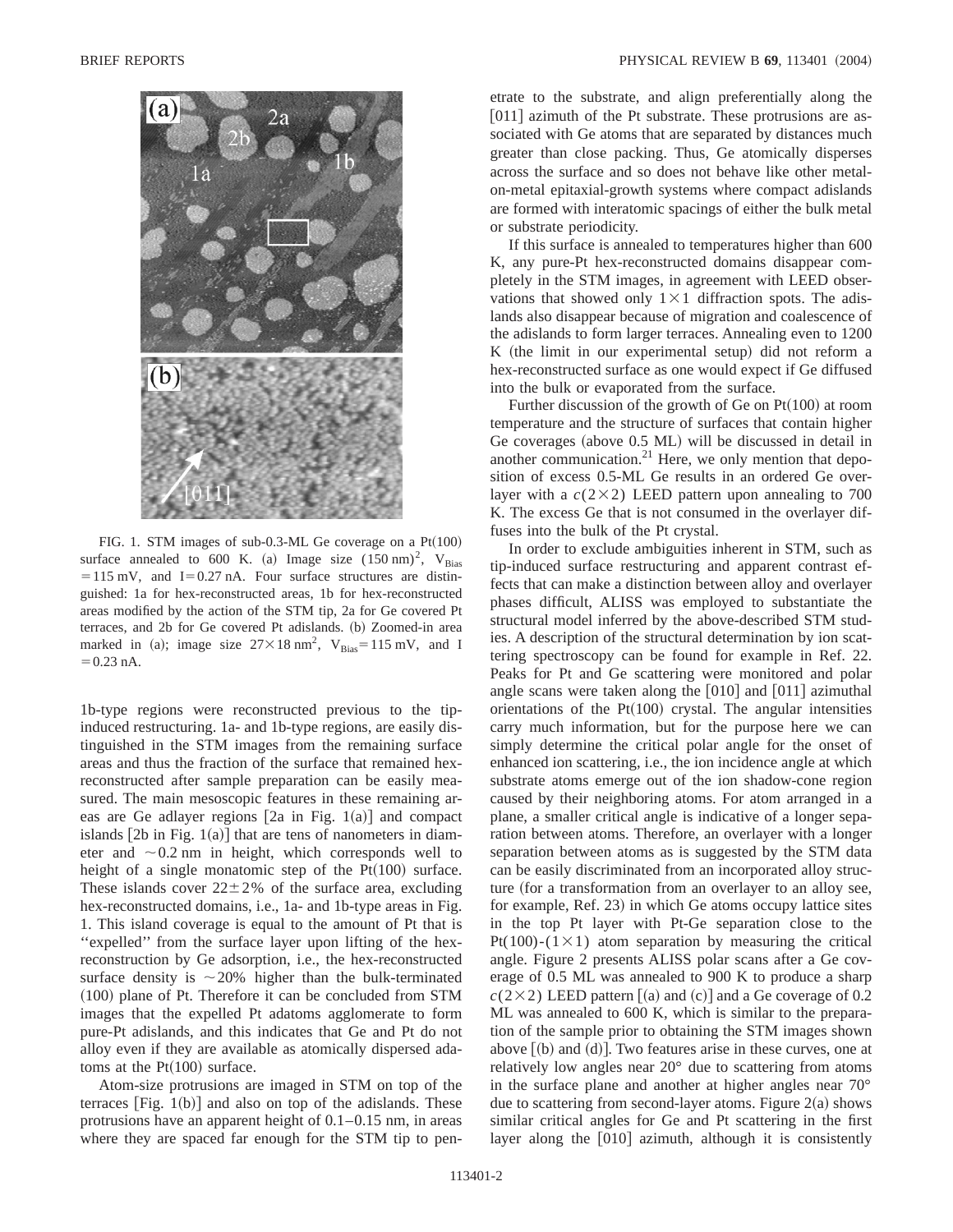

FIG. 2. ALISS polar scans for Pt and Ge along the  $[010]$  azimuth  $[left panel, (a) and (b)],$  and along the  $[011]$  azimuth  $[right]$ panel, (c) and (d)]. Two samples were examined. One sample had slightly more than 0.5 ML Ge coverage and was annealed to 900 K  $[(a)$  and  $(c)]$ , and the other had 0.2-ML Ge coverage and was annealed to 600 K [(b) and (d)]. A schematic diagram of a  $c(2\times2)$ overlayer is shown in (e), where open circles represent atoms of the  $1 \times 1$  substrate and shaded circles indicate atoms of the overlayer. The change of the critical angle for enhanced scattering for ''open'' and closed packed structure is shown schematically in (f). For a structure with a long neighbor separation (left) a smaller critical polar angle is observed than for a densely packed structure (right).

 $\sim$ 1° lower for Ge than for Pt scattering. Also, there is no appreciable concentration of Ge in the second layer because there is no Ge-scattering peak observed near 70°. Along the [011] azimuth, observation of a critical polar angle for Ge that is much smaller than for Pt, and thus a Ge nearest neighbor distance that is much larger than that for Pt, further establishes that a  $c(2\times2)$ -Ge overlayer is formed. This is shown more clearly in the schematic drawing in Figs.  $2(e)$  and  $2(f)$ . Atomic separations along the  $|010|$  azimuth are the same within a  $c(2\times2)$  overlayer and the  $1\times1$  Pt(100) substrate. However, along the  $[011]$  azimuth, Ge-Ge separations in the  $c(2\times2)$ -Ge overlayer is twice the Pt-Pt separation in the  $1\times1$  Pt(100) substrate and this causes a large decrease in the critical angle for Ge scattering along the  $[011]$  azimuth, but not along the  $[010]$  azimuth, compared to Pt scattering from the substrate.

The small difference in critical angles for Ge and Pt scattering along the  $[010]$  azimuth can have various origins, including defects in the  $c(2\times2)$  overlayer that are also observed in STM images (not shown), significantly different backgrounds for the Pt and Ge single-scattering peaks used to construct these plots, or possibly an additional buckling or local displacements of Ge atoms in the  $c(2\times2)$  overlayer.

In Figs.  $2(b)$  and  $2(d)$ , the critical angles for Pt scattering are the same as those in Figs.  $2(a)$  and  $2(c)$ . For Ge scattering, polar scans along the  $[010]$  azimuth show a broad feature that extends to angles as low as 4°. This implies that the surface is not uniform, and there is a wide variation in Ge-Ge distances, with some long separations along the  $[010]$  azimuth. Along the  $[011]$  azimuth, the shift in the Ge-scattering critical angle to lower values confirms a Ge overlayer is produced on this surface also. The broad and weak features, along with additional shifts in the Ge-scattering critical angle compared to that for the  $c(2\times2)$ -Ge overlayer, indicates disorder within the adlayer and possibly the occupation of multiple binding sites, e.g., twofold and fourfold sites. The lack of long-range order is consistent with the interpretation of the STM images shown in Fig. 1.

In conclusion, the data presented here show that alloying with the  $Pt(100)$  surface is suppressed for low coverages of Ge, i.e., Ge adatoms remain in an overlayer up to quite high  $temperatures$   $(1200 K)$ . Furthermore, in contrast to previously studied metal-on-metal systems, low coverages of Ge disperse across the surface indicating a repulsive interaction between Ge adatoms. For a 0.5-ML Ge coverage, a *c*(2  $\times$ 2)-Ge overlayer forms. Deposition in excess of 0.5-ML Ge and subsequent annealing to 900 K also forms a *c*(2  $\times$ 2) overlayer, with excess Ge diffusing deep into the Pt bulk.21

Ge and Pt alloy to form bulk intermetallic phases. Also, a dilute surface alloy with Ge incorporated into the surface Pt layer forms readily on Pt $(111)$  at 900 K, with excess Ge diffusing into the bulk.<sup>7,8</sup> Therefore the suppressed alloying of Ge at the Pt $(100)$  surface for low coverages is surprising. Although there is more work required to understanding this phenomenon it must have its origin in an especially deep chemisorption well for Ge adatoms on  $Pt(100)$  and the effect of this to force population of adlayer sites prior to alloying. An increased covalent character of the Pt-Ge bonding interaction and the accompanying charge localization may also explain why this system behaves differently than other metal-on-metal systems. Ge can act as an electron acceptor, $24$ and thus charge transfer may play an important role in the alloy suppression phenomena and may explain the tendency of Ge to disperse across the surface because of a repulsive dipole-dipole interaction between negatively charged ada